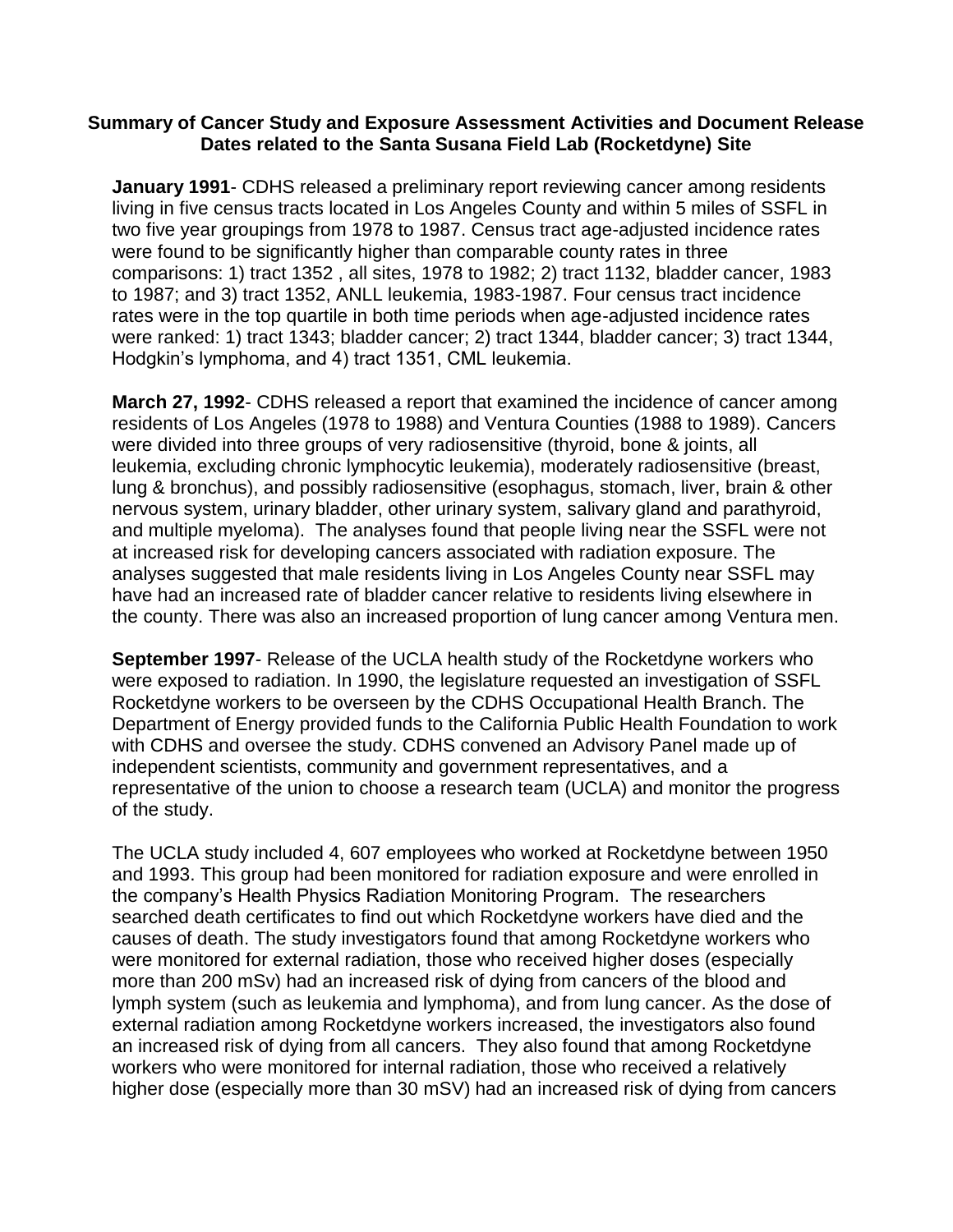of the blood and lymph system, and upper aero-digestive tract cancers (mouth, throat, esophagus and stomach).

**September 29, 1997**- The Tri-Counties Regional Cancer Registry responds to an inquiry from Ventura County Public Health for cancer incidence in Simi Valley. The registry epidemiologist sends a letter to the health director in which he summarizes cancer incidence data from 1988-1995 for 19 census tracts combined. The cancers examined were the same as the CDHS 1992 study except salivary and parathyroid gland cancers were not included in the "possibly radiosensitive." They found that the residents of the study area appeared to have cancer incidence risk similar to that of the other residents of the Tri-Counties Region, except for leukemia in women which was significantly lower, and cancer of the lung & bronchus which is higher.

**January 1999-** UCLA released the final report for the second part of the DOE-funded occupational study. The addendum report focused on the chemical exposure portion, and included a cohort based on presumed exposure to the hydrazine (6,107 workers with 176,886 person-years) and a cohort with presumed exposure to asbestos (4,563 workers with 118,749 person-years). Employing an internal comparison method described in the 1997 report, this study reported the observed positive association between presumptive exposures to hydrazine and the rates of dying from cancers of the lung.

**June 3, 1999-** CalEPA released an investigation of CDHS' handling of the health studies at SSFL. The investigation was ordered by Governor Gray Davis in response to Assemblywoman Kuehl's concerns. CalEPA focused their investigation on the three cancer-related documents described above.

CalEPA found that the combined evidence from all three studies did not indicate an increased rate of cancer incidence in the regions examined. The extremely modest cancer incidence increases associated with known radiosensitive tumors could be easily explained by uncontrolled confounding or impression in the data. The results do not support the presence of any major environmental hazard. Further CalEPA suggested that a population based case study focused on radiosensitive tumors that addresses occupational and environmental exposures to radiation, while controlling for all known risk factors, should be discussed. Alternatively, a study could include socioeconomic data from the census, all types of cancer, all time periods for which data are available, and consistent epidemiologic methods over time, which would improve confidence in the results of the three earlier studies. Further studies should only be embarked upon if the proposed protocol can provide improved exposure assessment and control for confounders, while substantially improving the precision of the estimates.

**December 3, 1999**- ATSDR released a Draft Preliminary Site Evaluation in which they found:

The preliminary results of the exposure pathway analyses for air, ground water and surface water, and soil and sediment indicate that it is unlikely that people living in communities near the site have been exposed to substances from the site at levels that would have resulted in adverse health effects.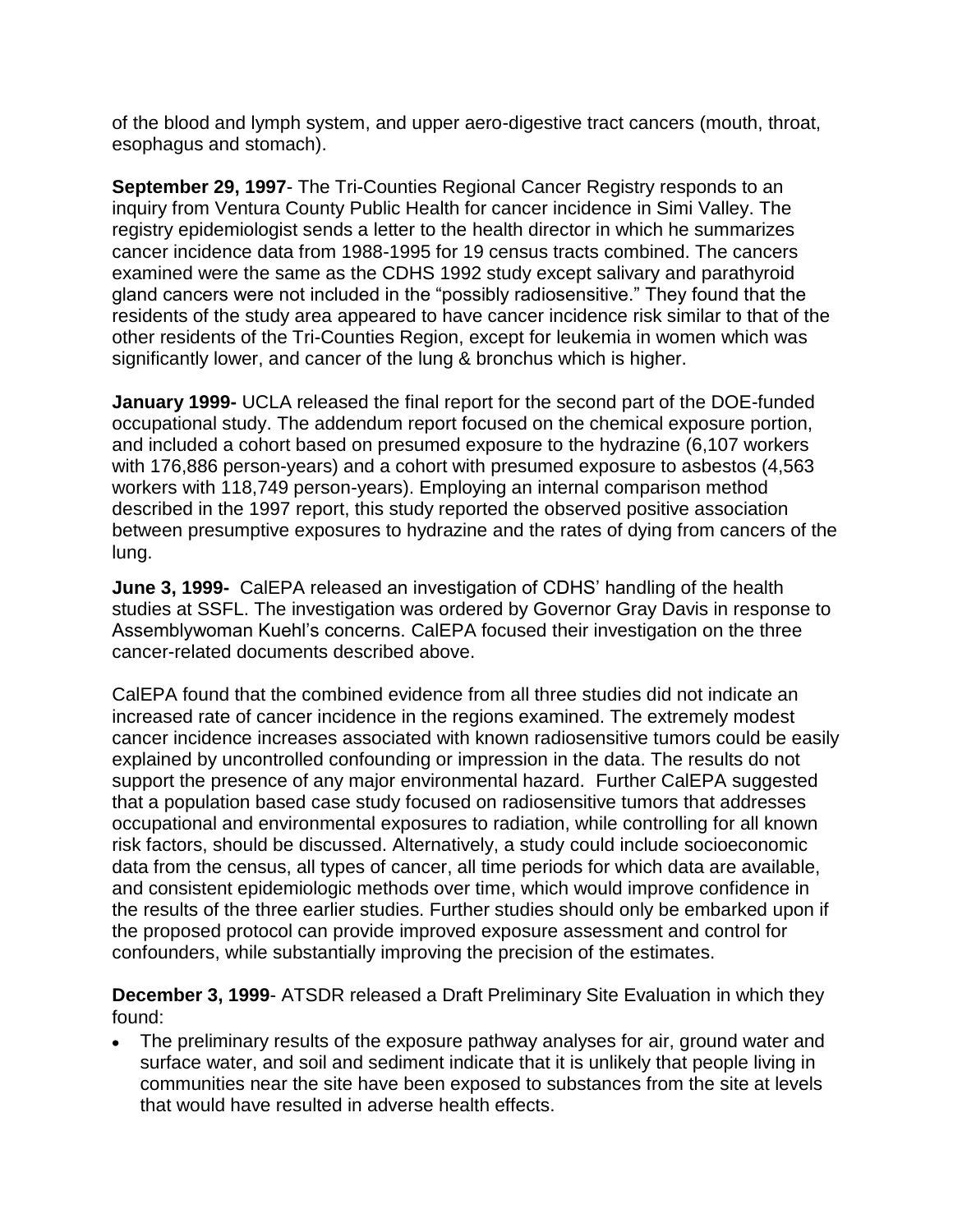- Although chemicals and radionuclides were released from the site, the likelihood of those releases resulting in human exposure is limited by a number of factors, including; 1) the distance from the release sources to the offsite residential areas that results in rapid dispersion and degradation of oxidants and solvents in air; 2) the predominant wind patterns that normally blow away from the nearest residential areas; 3) other meteorological conditions at the site such as the atmospheric mixing height; and 4) drawdowns in ground water levels that reduce the rates of contaminant migration. Considering these factors, it is unlikely that residents living near the site are, or were exposed to SSFL-related chemicals and radionuclides at levels that would result in adverse human health effects. Changes in site operations, such as reduced frequency of rocket engine testing, discontinuation of trichloroethylene use, and shut down of nuclear operations make it unlikely that future exposures to the offsite community will occur.
- A more in-depth evaluation of exposure pathways that addresses past, current, and future exposure to chemicals and radionuclides from the SSFL should be conducted to improve the assessment of potential offsite exposures and public health implications associated with this site. Such an assessment must be facilitated through community outreach and participation and must include health education activities. ATSDR further recommends that this assessment address the following related issues:
	- o More in-depth evaluation of airborne chemical releases from SSFL operations, including air dispersion modeling of past accidents and disposal activities, and compilation and use of a consistent, site-specific meteorological data set to improve the assessment of past exposures to these substances.
	- o Development of a regional hydrogeological flow model and additional monitoring at down-gradient springs or seeps in Simi Valley and Santa Susana Knolls to evaluate the potential for deep fracture flow and potential future exposure. Also, even though it may not be related to SSFL, additional source characterization of the perchlorate detection in Simi Valley should be conducted.
	- o Additional radiological characterization of Area IV with more sensitive instrumentation and appropriate grid spacing to assure a lower detection limit.
- A re-analysis of the cancer registry data including additional years of newly available cancer data and updated demographic information should be conducted to see if the apparent increase in the incidence rates of bladder and lung cancers persist. A more in-depth evaluation of cancer data should be conducted that addresses environmental exposures from the SSFL, possible confounding exposures from other nearby contaminant release sources, and residential histories.

**2005 and 2006**- UCLA continued their worker study with additional funding to include 5 more years of follow-up, the collection of cancer incidence data, and refinement of the job-exposure matrix to measure trichloroethylene (TCE), mineral oils, polycyclic aromatic hydrocarbons (PAHs), and benzene. The findings were released in journal articles. Zhao et al. (2005) found that TCE exposure was positively associated with the incidence of kidney and bladder cancers and that exposure to mineral oils was associated with the incidence and mortality of several cancers, including lung and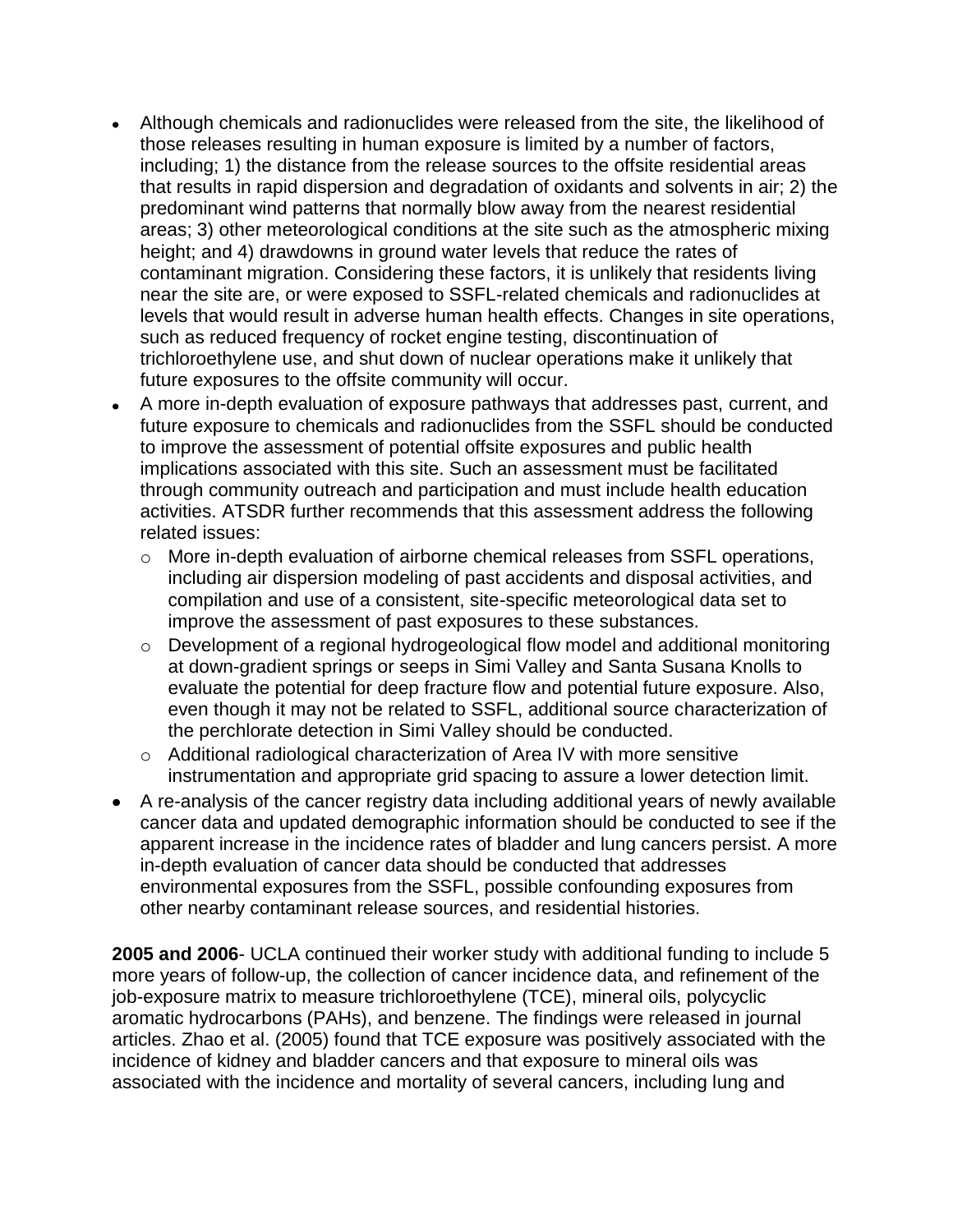melanoma. Ritz et al. (2006) found a positive association between hydrazine exposure and the incidence of lung and colorectal cancers.

**February 2, 2006**- UCLA's Center for Environmental Risk Reduction releases the final report entitled, "The Potential for Offsite Exposures Associated with Santa Susana Field Laboratory, Ventura County, California". This report was funded by ATSDR. Their findings and recommendations are:

1) Past community exposures of concern include (but cannot be limited to): a) Potential chronic exposures to TCE and hydrazine resulting from emissions associated with rocket engine testing and open-pit burning between 1953 and early 1980s. Potential residential receptor locations of inhalation exposure include West Hills, Bell Canyon, Dayton Canyon, Simi Valley, Canoga Park, Chatsworth, Woodland Hills, and Hidden Hills.

b) Chronic exposure to TCE and associated degradation products in groundwater from 1953 to the late 1970s via use of private wells east and north of SSFL. Potential receptors include residents using private wells and residents who habitually ingested area-grown crops or livestock.

2) There is potential for chronic exposures, in areas within ~1-2 miles of SSFL, which include, but are not limited to:

a) TCE, vinyl chloride, and 1,1-DCE in the northeast quadrant off site of SSFL through use of private groundwater wells or from habitual home-grown crop ingestion.

b) Arsenic (source unknown) via habitual home-grown crop ingestion in Bell Canyon, Brandeis-Bardin, and potentially all areas north and east of SSFL, including Simi Valley, Dayton Canyon, and West Hills.

c) Lead (source unknown) via incidental soil ingestion/inhalation or from habitual homegrown crop ingestion in Bell Canyon and potentially areas east of the facility; as well as extended use of private water wells or habitual home-grown crop ingestion.

- 3) Removal of the large amount of TCE that is estimated to reside in the soil subsurface and groundwater at SSFL is beyond the capabilities of current remediation technologies. Therefore, there is potential for long-term exposure to TCE if contaminated groundwater if it comes in contact with human and ecological receptors and also due to volatilization from the soil subsurface.
- 4) There area areas of exposure concern (AEC) where: (i) contaminant levels exceed health-based standards; (ii) there is potential for exposure; (iii) exposure could result an adverse health effects at the levels detected, include: a) The upper northeast (offsite) quadrant and Bell Canyon. These are areas of exposure concern due to: i) the potential for the use of domestic wells in the northeast quadrant area, and existence of mobile home communities that have used wells in the past, and ii) lead and arsenic levels in Bell Canyon soils and the potential for exposure of children in this area.
- 5) There area potential areas of exposure concern where: (i) monitoring is inadequate; (ii) onsite to offsite transport pathways exist; and (iii) exposure is possible include: West Hills, and Dayton, Woolsey, Meier, Runckle, and Black Canyons.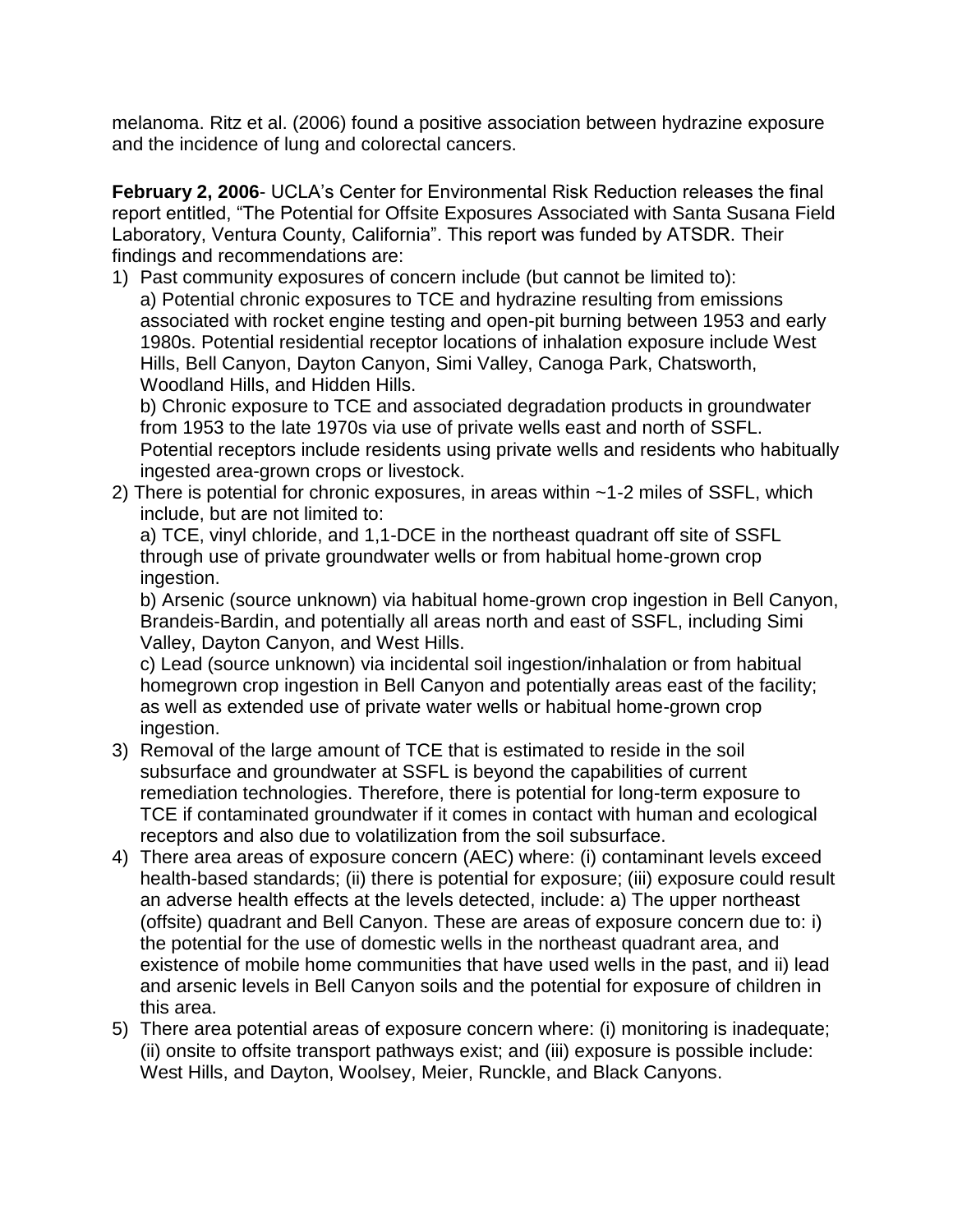The researchers made the following recommendations:

- 1) Need data to understand the extent of groundwater contamination especially to understand the DNAPL and TCE.
- 2) Need to know the extent of private well use and location of ephemeral springs that could have potential contamination within three miles of SSFL:
- 3) Considering the ongoing extensive development at and in the vicinity of SSFL, there should be an enforcement of sampling/monitoring of soil/sediment, groundwater, and re-suspended dust for all construction sites.
- 4) Due to extensive onsite contamination, information on potential security gaps is needed for (1) SSFL9-1 and (2) Chatsworth Reservoir9-2. Precautionary defensive measures around these areas should be taken to prevent access to children.
- 5) The following chemicals should be considered for continuing offsite monitoring: PCBs, PCDDs/PCDFs, perchlorate, beryllium, asbestos, arsenic, chromium, mercury, lead, N-nitroso-dimethylamine, TCE and DCE.
- 6) Areas that warrant continuing future monitoring include: Meier and Runckle Canyons, BellCanyon campground, playground and Bell Creek, Dayton Canyon and Creek, Orcutt Ranch,Woolsey Canyon and Creek, Santa Monica Mountains Conservancy / Sage Ranch (ephemeral streams), Black Canyon, West Hills, Brandeis-Bardin Institute campground and garden.
- 7) A comprehensive offsite monitoring of radionuclides is warranted given the recent detection of tritium at levels as high as 83,000 pCi/L in new groundwater wells (Area IV, DOE Community Meeting, Simi Valley, 6/3/2004). Some radionuclides to monitor include: tritium, cesium-137, strontium-90, radium-226/228, plutonium-238, thorium-230, and uranium-235.
- 8) Municipal water supply companies using groundwater wells in Ventura and Los Angeles counties (within 3 miles of SSFL) should regularly monitor for perchlorate, NDMA, 1,4-dioxane, and chromium and assess the ability of their water treatment systems to remove these chemicals.

**2006**- The Boeing Company-funded retrospective cohort study of cancer mortality among Rocketdyne workers is released. The results of this study were published in two journal articles—one focusing on radiation workers, and the other focusing on aerospace workers who tested rocket engines. On the basis of their findings, the authors concluded that "radiation exposure has not caused a detectable increase in cancer deaths" in their cohort of radiation workers. Their study differed in several ways from the first study conducted at UCLA: 1) they included about 1,000 additional workers who were occasionally monitored for radiation, but who were not part of the Rocketdyne Health Physics Monitoring Program; 2) subjects were followed for an additional 5 years through the end of 1999; 3) they estimated radiation doses from biokinetic models for 16 organs or tissues and combined external and internal dose measurements in their analyses of specific cancers; 4) using other databases, they included radiation doses received before and after employment at Rocketdyne; 5) to estimate radiation effects, they compared radiation-monitored workers with unmonitored workers assumed to be unexposed; and 6) they relied heavily on significance testing (whether the null *p* value is less than or greater than 0.05) to interpret their findings.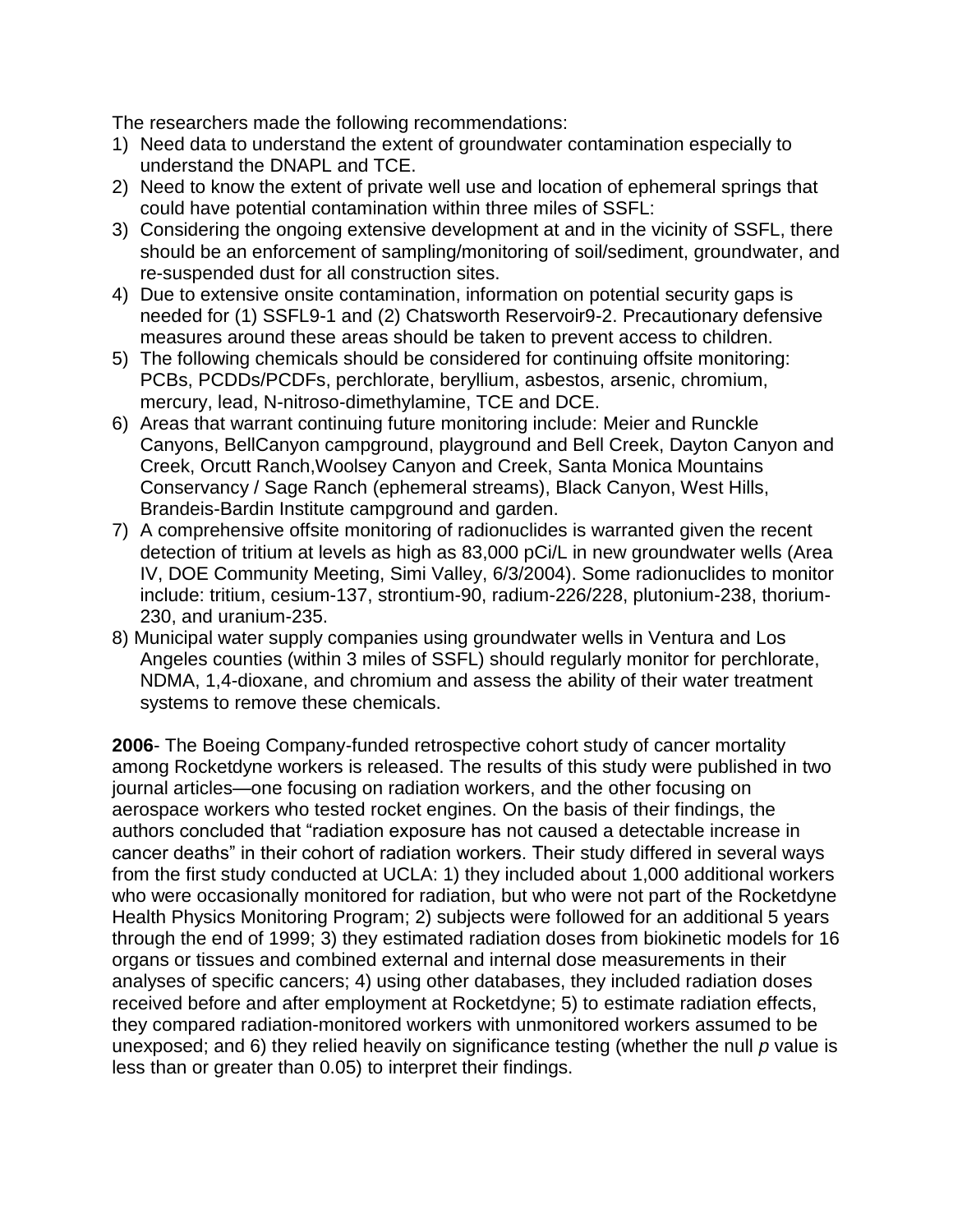**2006**- The SSFL Advisory Panel (2006), funded by the California State Legislature and the Citizens' Monitoring and Technical Assistance Fund, conducted independent analyses of potential offsite impacts of contamination and accidents at SSFL, in particular the 1959 partial meltdown of a nuclear reactor (the Sodium Reactor Experiment) at the site. The Panel's consultants estimated that, contrary to previous governmental reports, the partial meltdown could have released appreciable amounts of radioactive cesium and iodine—much more than was released at Three Mile Island in 1979—and they estimated that those radioactive releases produced about 260 excess cancers (95% confidence bounds of 0 to 1,800), of which 5% were thyroid cancers. The Panel also assessed the potential for offsite contamination of perchlorate, which is a component of rocket fuel that was used in large quantities at SSFL and is known to disrupt thyroid function in humans. The Panel's consultant determined that perchlorate migrated rapidly off the SSFL site via surface water runoff until it reached the flood plain of the valley floor; then it percolated into the groundwater where it has been detected in several wells in recent years.

**March 2007**- The former UCLA researcher involved in the occupational studies (now at the University of Michigan) released the final report entitled Cancer Incidence in the Community Surrounding the Rocketdyne Facility in Southern California. The study was funded by ATSDR.

The investigators of this study explored the rates at which newly diagnosed cases of cancer occurred in Ventura and Los Angeles Counties between 1988 and 2002 in relation to distance from SSFL. The two-county region was divided into three exposure areas (less than 2 miles, 2-5 miles, and greater than 5 miles from SSFL), and the study period was divided into two follow-up periods (1988-1995 and 1996-2002).

The researchers found associations between distance from SSFL and cancer incidence differed by type of cancer outcome. Standardized incidence rate ratios were close to 1, indicating little or no association, for total cancers and radiosensitive cancers among adults; but the incidence rate of chemosensitive cancers was slightly elevated during both follow-up periods in the population living within 2 miles of SSFL. Results for the 9 specific cancers revealed some elevated incidence rates between 1988 and 1995 among persons living within 2 miles of SSFL. Specifically, the standardized incidence rate ratio was greater than 1.6 for cancers of blood and lymph tissue, bladder, thyroid, and upper aero-digestive tract. Between 1996 and 2002, the rate ratio among persons living within 2 miles of SSFL was greater than 1.6 for thyroid cancer. There were too few childhood cancers to yield informative results.

**2007-** The California Cancer Registry (CCR) was asked by Senator Sheila Kuehl to review the incidence of retinoblastoma in Los Angeles and Ventura Counties, with a focus on the area around SSFL. There was a community concern that the risk of retinoblastoma (RB) was increased in children as a result of potential cancer-causing contaminants in the vicinity of SSFL. Senator Kuehl asked the CCR to update previous analyses that included cases diagnosed through 2002 and showed no excess incidence of retinoblastoma in this area.